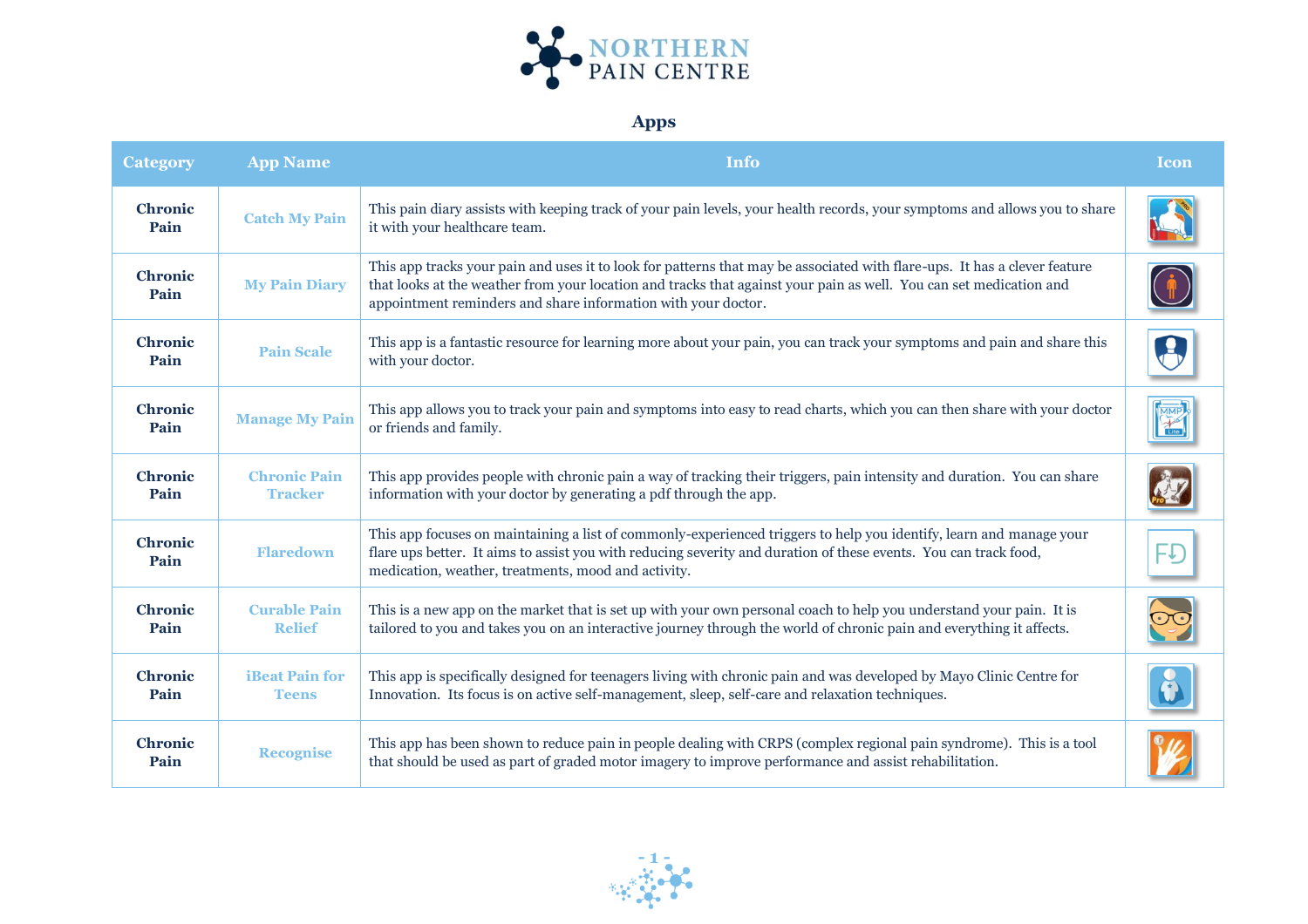

| <b>Category</b>              | <b>App Name</b>                   | <b>Info</b>                                                                                                                                                                                                                                                                                           | <b>Icon</b> |
|------------------------------|-----------------------------------|-------------------------------------------------------------------------------------------------------------------------------------------------------------------------------------------------------------------------------------------------------------------------------------------------------|-------------|
| <b>Chronic</b><br>Pain       | <b>Protectometer</b>              | This app helps you to understand your pain, what contributes to it and why.                                                                                                                                                                                                                           |             |
| <b>Chronic</b><br>Pain       | <b>Pathway Pain Reliet</b>        | This app was designed to assist with changing the way your brain perceives pain. It is an interactive app that teaches you<br>the science behind your pain. It has resources on mindfulness, physical therapy, guided imagery and meditations.                                                        | Q)          |
| <b>Chronic</b><br>Pain       | <b>iManage</b><br><b>Migraine</b> | This app was developed in partnership with Headache Australia and is a fantastic resource for people dealing with<br>migraines. It allows you to track the duration, severity, frequency, triggers and symptoms of your migraine, whilst also<br>educating you on strategies to help you manage them. | \$          |
| Sleep &<br><b>Meditation</b> | <b>Sleep Sounds</b>               | This app is a mix of sounds to help you get and stay asleep. They can also be used for relaxation and meditation.                                                                                                                                                                                     |             |
| Sleep &<br><b>Meditation</b> | <b>Relax Melodies</b>             | This app is designed to help you get to sleep with meditations and stay asleep with sounds like white noise. You can set<br>timers and mix your favourite sounds.                                                                                                                                     |             |
| Sleep &<br><b>Meditation</b> | <b>Calm</b>                       | This app is designed for mindfulness, meditation, sleep and stress reduction. It consists of guided meditations, videos<br>and music to help you relax.                                                                                                                                               | Calm        |
| Sleep &<br><b>Meditation</b> | <b>Simply Noise</b>               | If you can't sleep in dead silence or find that sounds can keep you awake for hours then this app is for you. This app is<br>designed to create an ambient noise that masks all others and helps you get and stay asleep.                                                                             |             |
| Sleep &<br><b>Meditation</b> | <b>Smiling Mind</b>               | This app is developed by psychologists and educators to assist you with resources and guided-meditations to help you<br>look after your health. It has some great resources of thinking and sleep.                                                                                                    |             |
| Sleep &<br><b>Meditation</b> | <b>Headspace</b>                  | This is app made famous by the TED talk "All it takes is 10 mindful minutes". Is a fantastic resource that takes you<br>through different mindful meditations relating to stress, eating, sleep, exercise  this list is endless.                                                                      |             |

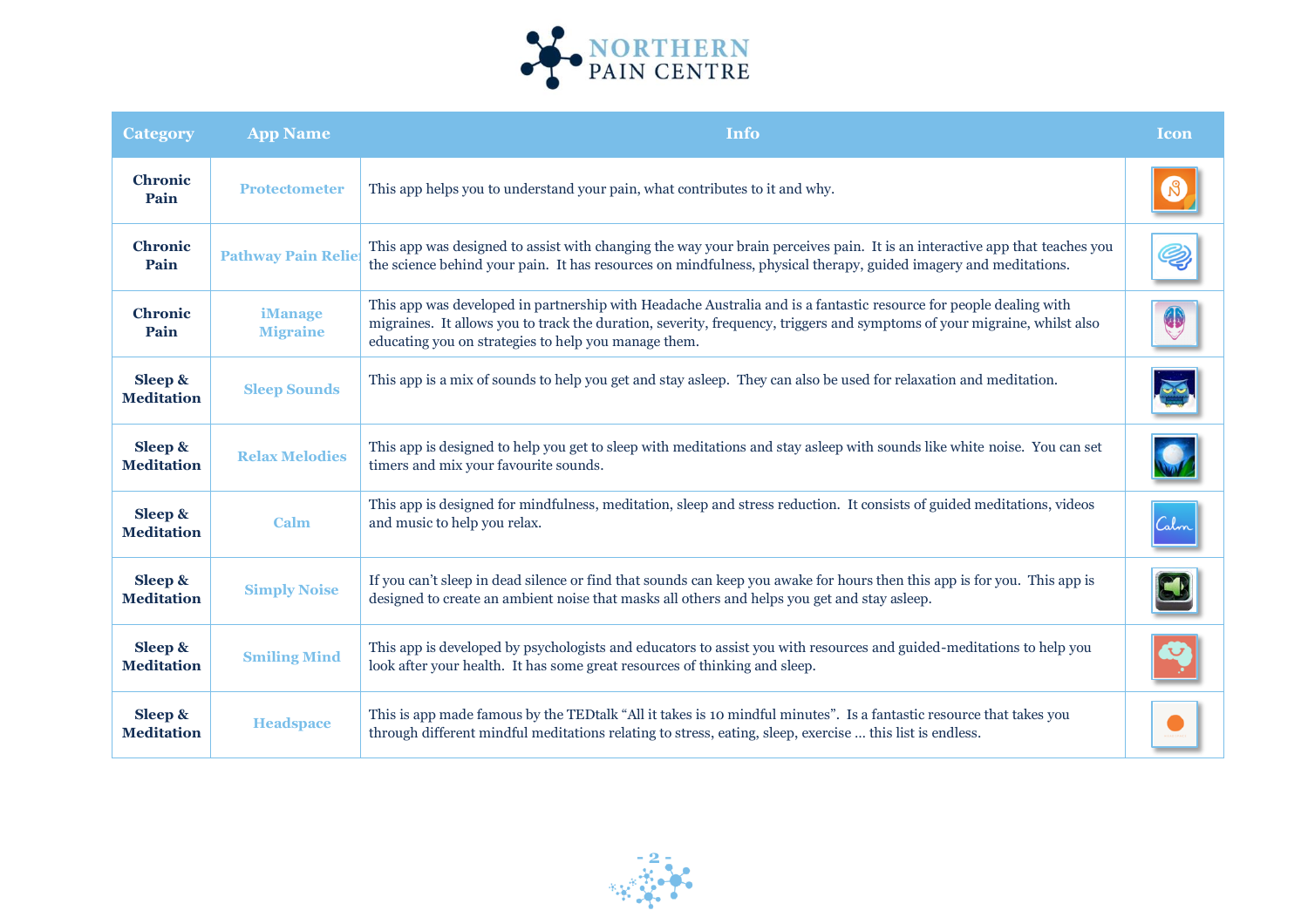

| <b>Category</b>                        | <b>App Name</b>                       | <b>Info</b>                                                                                                                                                                                                                                        | <b>Icon</b> |
|----------------------------------------|---------------------------------------|----------------------------------------------------------------------------------------------------------------------------------------------------------------------------------------------------------------------------------------------------|-------------|
| Sleep &<br><b>Meditation</b>           | <b>Sleep Cycle</b>                    | Sleep cycle is designed to analyse your sleep and wake you up at the perfect point in your sleep cycle – called the "wake"<br>window".                                                                                                             |             |
| Diet &<br><b>Nutrition</b>             | <b>Easy Diet Diary</b>                | This app is the fantastic companion to your diet. You can put in your calorie target for the day and then all the meals you<br>plan to consume, it will let you know if you are over and you can track down a substitute to get you back on track. |             |
| Diet &<br><b>Nutrition</b>             | <b>MyFitnessPal</b>                   | The calorie counter and diet tracker section of this app is a fantastic resource for helping you realise exactly what you are<br>eating every day and how to modify this to lose weight.                                                           |             |
| Diet &<br><b>Nutrition</b>             | <b>Nutrition Menu</b>                 | This app is designed to track your weight, water consumption, meals and calories and exercise. It summaries them into<br>charts to help you keep on track to your goals.                                                                           |             |
| Diet &<br><b>Nutrition</b>             | <b>Easy Calorie</b><br><b>Counter</b> | This app keeps you on track with your diet by counting the calories for all the meals you eat each day. It summarises<br>them in easy to use graphs to let you keep moving towards your goals.                                                     |             |
| Diet &<br><b>Nutrition</b>             | <b>Make My Plate</b>                  | This app is a visual meal planner, containing thousands of pre-made meals and allowing you to generate a personalised<br>grocery list.                                                                                                             |             |
| Diet &<br><b>Nutrition</b>             | <b>Food Switch</b>                    | This app was designed by BUPA to allow you to make healthier choices when you are at the supermarket, all you need to<br>do is scan the barcode and it will find you a better choice.                                                              |             |
| <b>Exercise &amp;</b><br><b>Pacing</b> | <b>My Physio</b>                      | This app is a great resource that delivers videos, instructions and photos of exercises you can do at home.                                                                                                                                        |             |
| <b>Exercise &amp;</b><br><b>Pacing</b> | <b>My Fitness Pal</b>                 | This app tracks exercise, diet and connects to your smartwatch. You can scan barcodes of food, find recipes and join a<br>community of people exercising to keep you motivated.                                                                    |             |

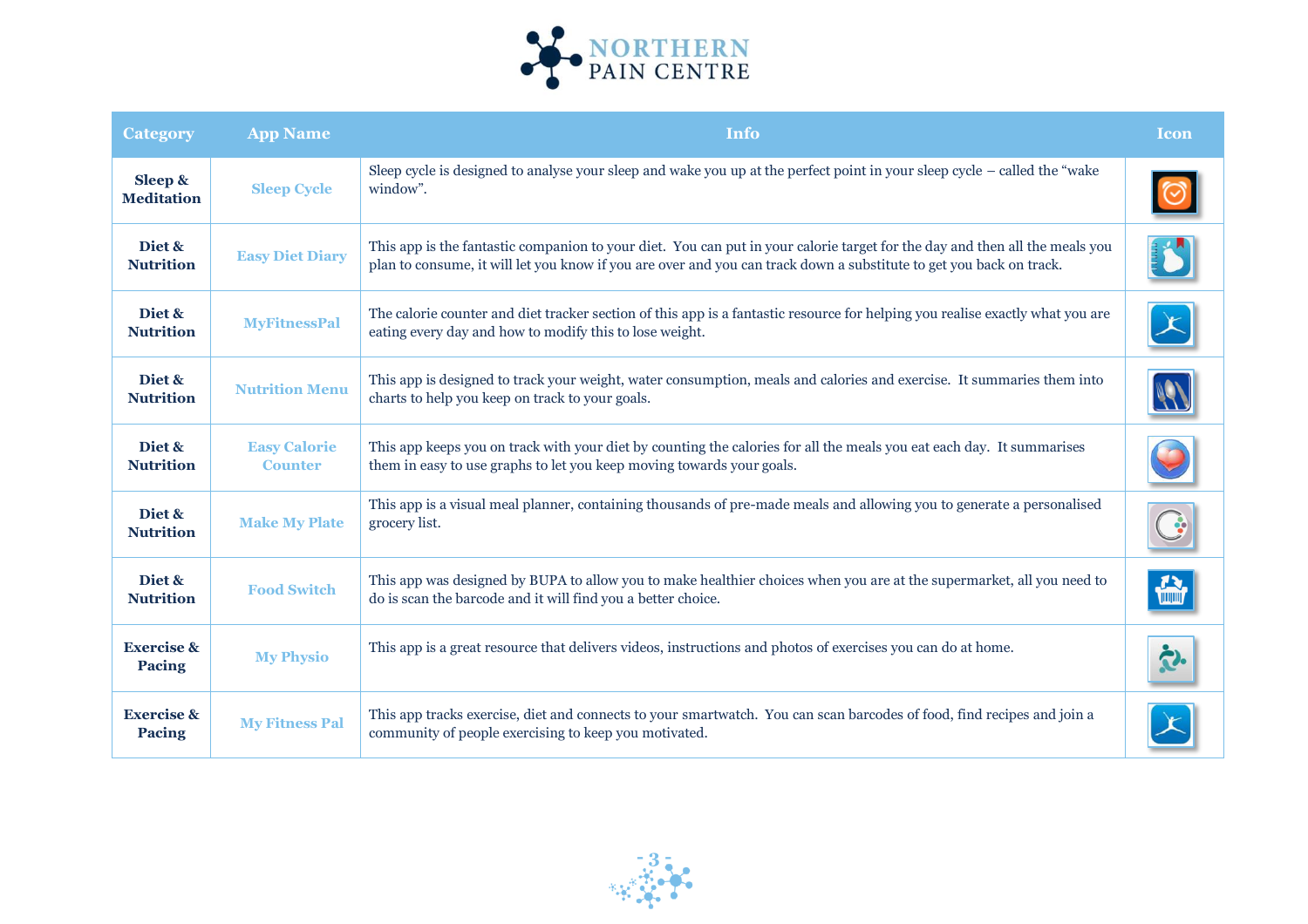



| <b>Category</b>                        | <b>App Name</b>                           | <b>Info</b>                                                                                                                                                                                                                               | <b>Icon</b> |
|----------------------------------------|-------------------------------------------|-------------------------------------------------------------------------------------------------------------------------------------------------------------------------------------------------------------------------------------------|-------------|
| <b>Exercise &amp;</b><br><b>Pacing</b> | <b>Simply Yoga</b>                        | This app provides you with audio instructions with accompanying videos to help you through some simple at home yoga<br>routines.                                                                                                          |             |
| <b>Exercise &amp;</b><br><b>Pacing</b> | <b>Daily Yoga</b>                         | This app provides over 100 yoga videos for all ages and ability levels. It takes you through simple and easy to follow<br>routines to introduce a daily at-home yoga routine.                                                             |             |
| <b>Exercise &amp;</b><br><b>Pacing</b> | <b>Pedometer</b>                          | Wanting to start moving more, this app is a fantastic resource for counting your way to a fitter and healthy you. Just turn<br>it on and take it with you everywhere you go to find out how many steps you take each day.                 |             |
| <b>Exercise &amp;</b><br><b>Pacing</b> | <b>Time Out</b>                           | This app allows you to set timers to remind you to take a break or move.                                                                                                                                                                  |             |
| Mood &<br><b>Mind</b>                  | $Fabulous -$<br><b>Self-Care</b>          | This app is a fantastic resource helping you to take little steps to taking better care of yourself. It starts with small<br>changes to habit and builds on them, giving you the reason behind the importance of each change.             |             |
| Mood &<br><b>Mind</b>                  | <b>Virtual EMDR</b>                       | This app is an online eye movement therapy program designed to assist you with addiction, PTSD, trauma, fears, grief,<br>loss, depression and unwanted emotions.                                                                          |             |
| Mood &<br><b>Mind</b>                  | <b>Anxiety Release</b>                    | This app is designed to help you release the thoughts and feelings behind your anxiety. It has a section specifically for<br>chronic pain.                                                                                                |             |
| Mood &<br><b>Mind</b>                  | <b>Exhale Anxiety</b><br><b>Assistant</b> | This app has interactive animations to help assist with the management of stress, depression, anxiety, panic attacks and<br>PTSD. It includes resources and information.                                                                  |             |
| Mood &<br><b>Mind</b>                  | <b>Mind Shift CBT</b>                     | This app uses the CBT techniques to help you learn to be more mindful and address negative ways of thinking, feeling<br>and behaving. It includes a thought journal, coping cards, facing fears, goal setting and healthy habits section. |             |